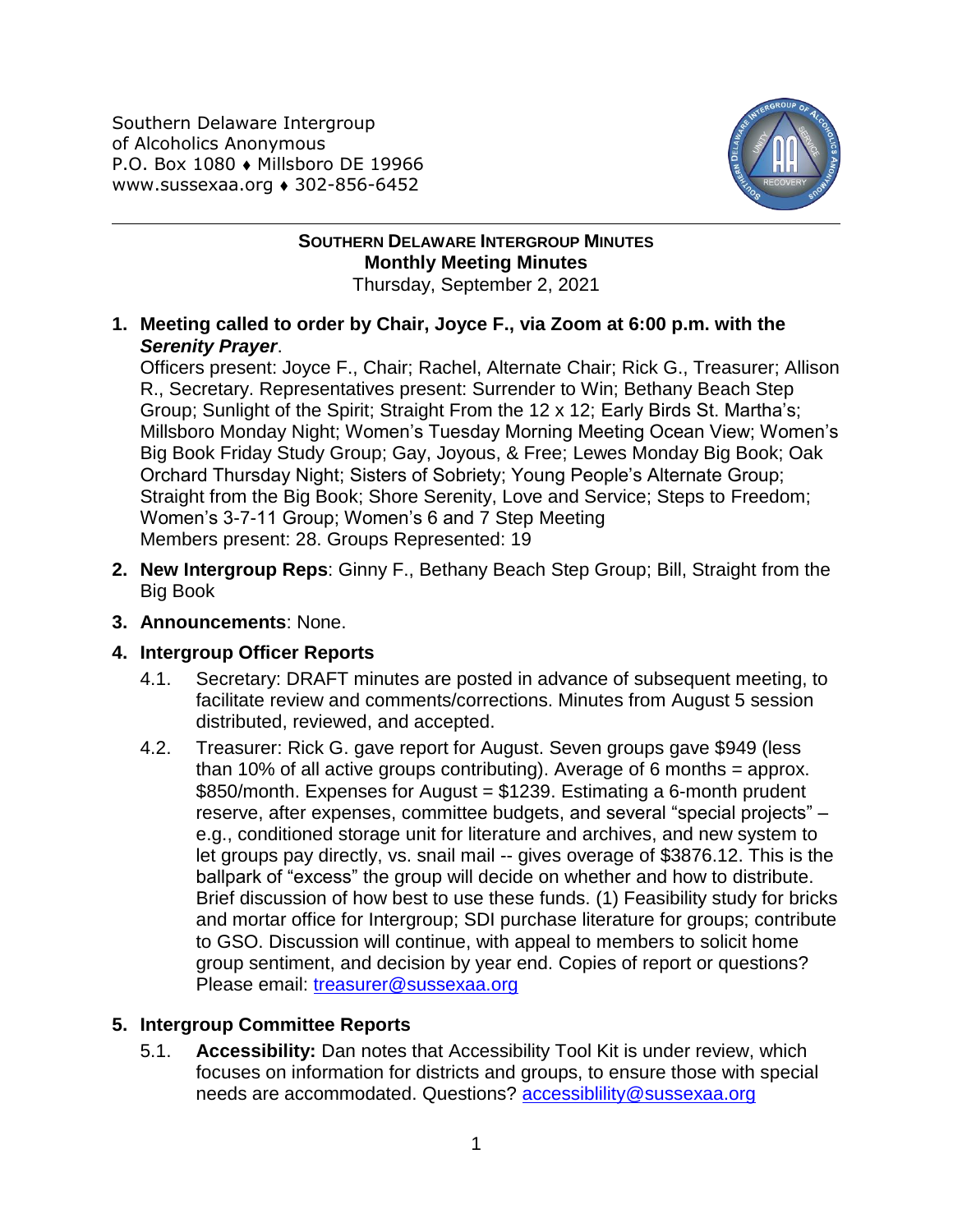- 5.2. **Answering Service:** Calls were down 30% for July, with answered minutes down 35%. Total cost for August  $= $170$ .
- 5.3. **Archives:** Chair supports idea of including archives with literature in climatecontrolled storage.
- 5.4. **BTG/Treatment**: In August, Zoom meetings were held with Warwick and Bowling Green Brandywine to give information about our services. Also had phone discussion with Sun Behavioral. Overall slow month, with only one volunteer request from Banyan. For more information and volunteer forms, contact [btg@sussexaa.org.](mailto:btg@sussexaa.org)
- 5.5. **Corrections**: No chair. Central Delaware Intergroup has been able to schedule meeting in Smyrna prison and invites participants to it. Meeting Friday, 6:30 p.m., via Zoom. Text 302-747-6079 if interested.
- 5.6. **Crest**: Cannot get in.
- 5.7. **CPC:** Paul, CPC chair, has a contact at Sussex Parole Services, and he is going to contact them to discuss the services we can provide. Banyan partnership is going strong. New group from Milford with take lead at Banyan for month of September. Sisters of Sobriety will do October. November is booked also, but all future months are open. Home of the Brave meetings are on hold now, due to lack of participation. Paul will be taking over Literature chair, so we will be looking for CPC chair. Volunteers or questions? Email [cpc@sussexaa.org](mailto:cpc@sussexaa.org) or call Paul at 302-339-5379
- 5.8. **Liaison Area 12**: Need new Liaison. Meantime, check DelawareAA.org for information. Events are listed there.
- 5.9. **Literature**: Literature is super active, as meetings are re-opening. For literature needs, contact [literature@sussexaa.org.](mailto:literature@sussexaa.org.)
- 5.10. **PI**: Stacey reports literature drops are planned over next 2 weeks. For supply or magnets, contact PI chair at [pi@sussexaa.org.](mailto:pi@sussexaa.org)
- 5.11. **Special Events**: Eamon reports Bash at the Beach is set for Saturday, September 18 and tickets are nearly sold out. There is a team of volunteers in place, and there will be some tickets available day of event. Suggests SDI have a table at the event, to distribute information, Q cards, etc.
- 5.12. **Website/Tech Committee**: Chair Susie reports website had 7000 visits in August, and 2800 unique visitors, down from prior month, and requests representatives check the meeting list and provide updates with any changes to [support@sussexaa.org.](mailto:support@sussexaa.org) Plea for service: need volunteers and new chair.
- **6. Old Business**: Discussed surplus beyond prudent reserve during budget presentation. Other ideas, questions, or comments? Email [Treasurer@sussexaa.org.](mailto:Treasurer@sussexaa.org)
- **7. New Business**: Rachel, co-chair, revies turnover of committee, highlighting need for new chairs of CPC and Website committees.
- **8. Close**: Meeting Adjourned at 6:51 p.m. with recital of *Responsibility Declaration.*